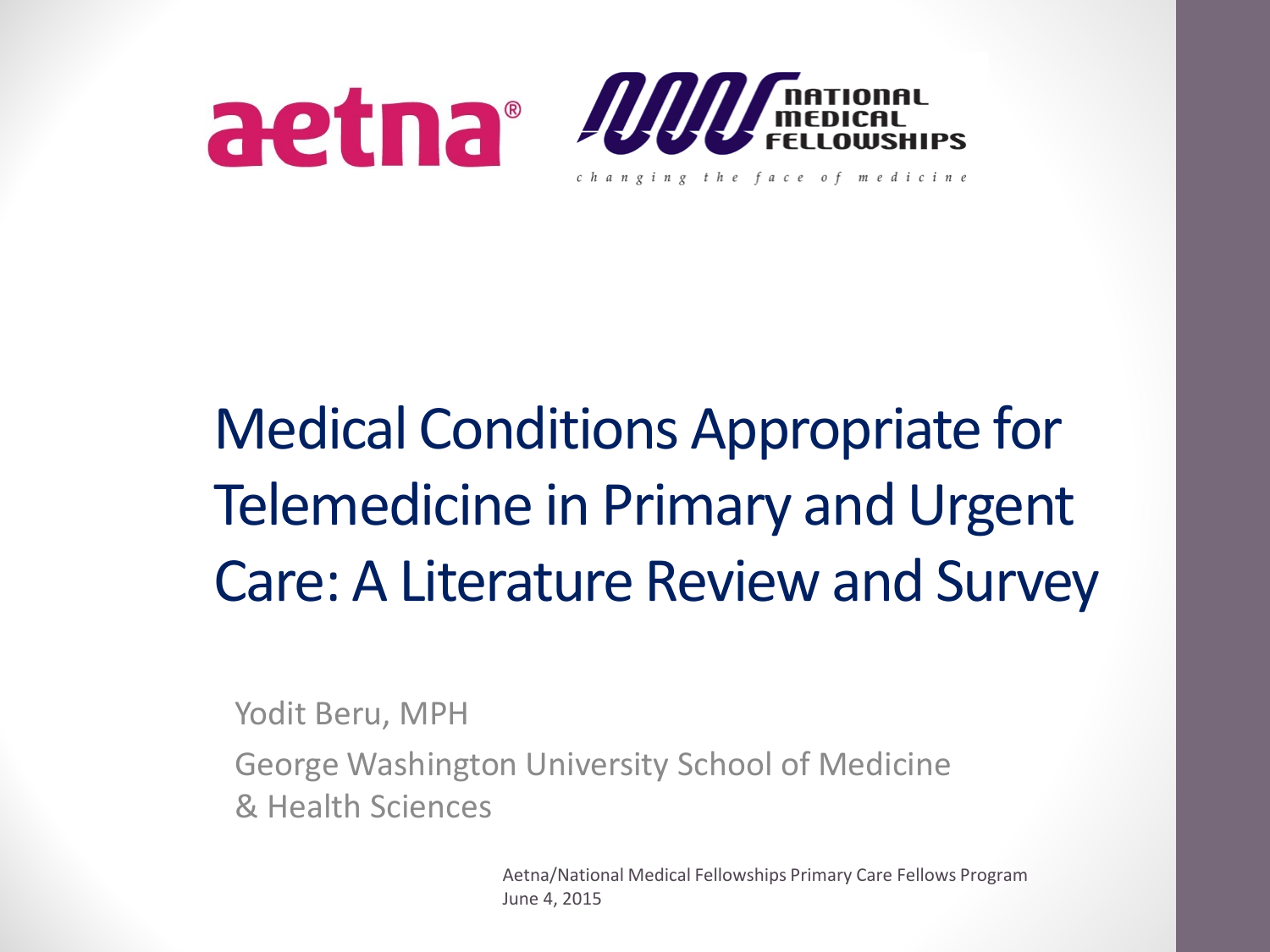### Introduction

- American Telemedicine Association is the leading international resource and advocate for promoting the use of advanced remote medical technologies
- Diverse membership of individual providers, healthcare institutions, companies and other organizations interested in deploying telemedicine
- Mission includes:
	- Educating and engaging government, payers and the public in telemedicine
	- Clearinghouse of information and services
	- Promoting research, education and innovation

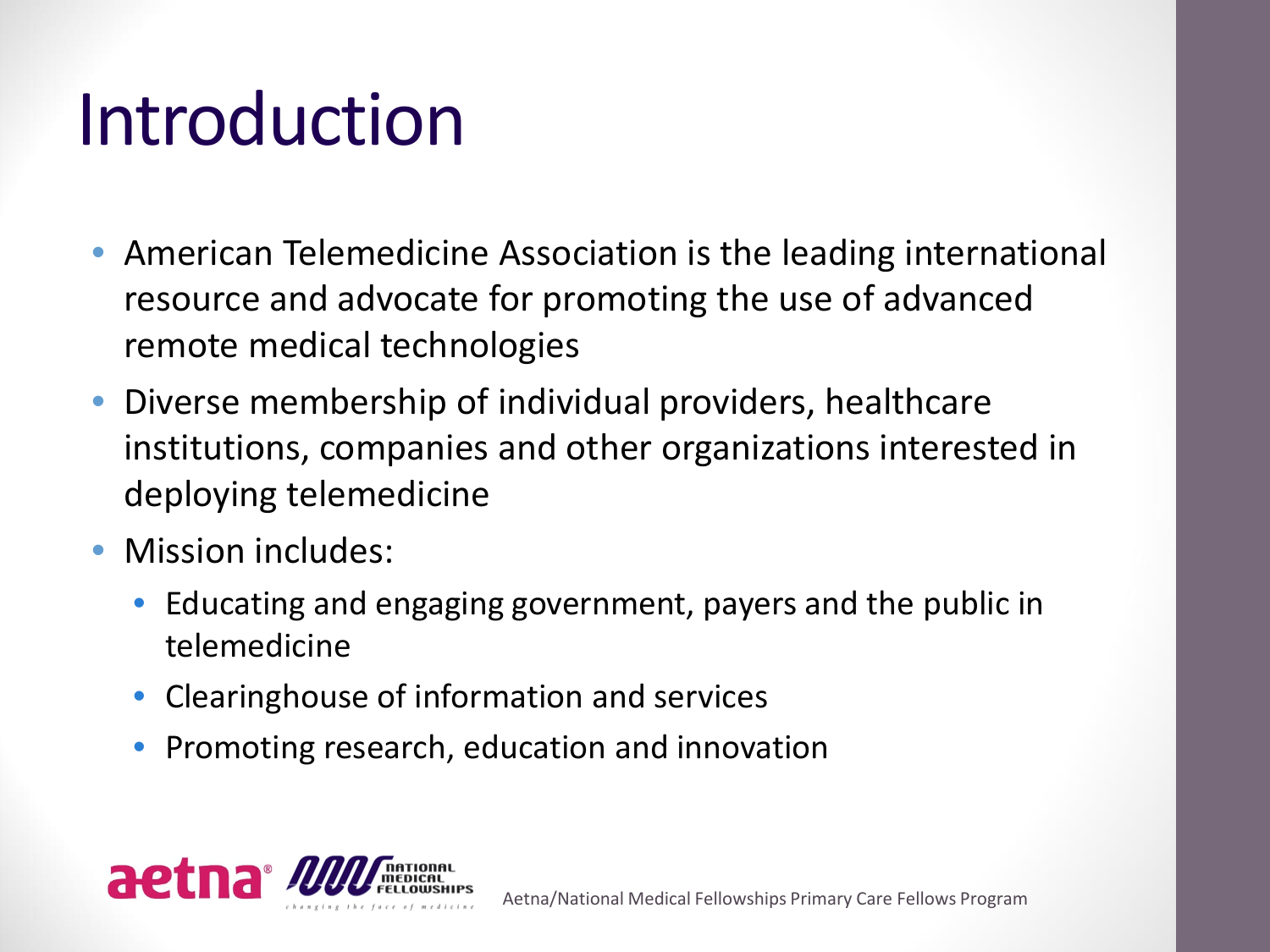### Introduction

- Telemedicine management of the patient may involve:
	- Direct medical care
	- Diagnosis and development of a treatment plan
	- Triage and referral of the patient to obtain additional information for a final diagnosis and/or treatment
- December 2014 Practice Guidelines for Live, On Demand Primary and Urgent Care released





Aetna/National Medical Fellowships Primary Care Fellows Program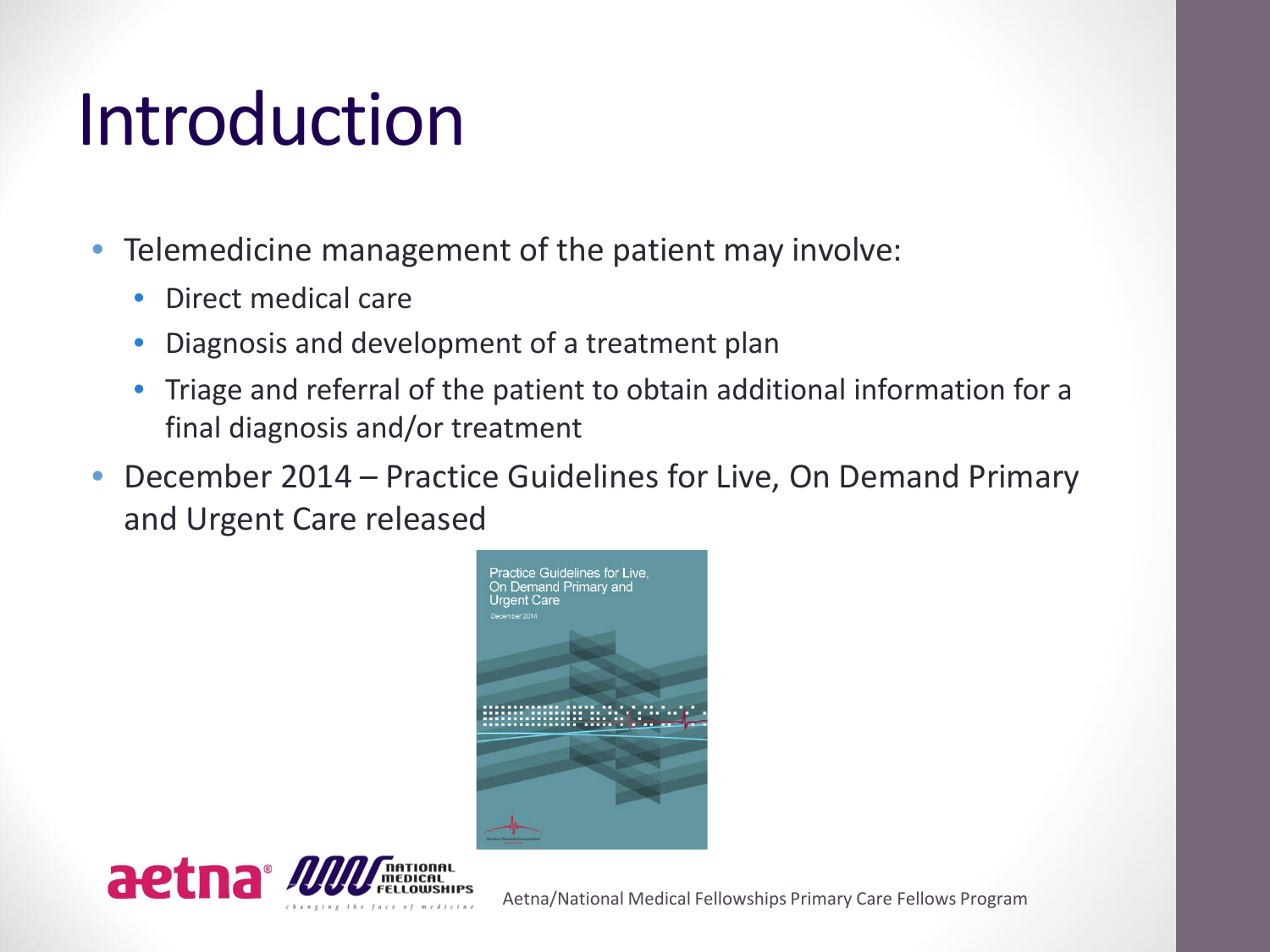# Methodology

*Literature Review*: Review of published randomized controlled trials, controlled and observational trials between 2010 and 2015 using keywords "telemedicine," "telehealth," "mHealth," "eHealth," "digital health" and a list of common medical conditions seen in primary care. The literature review is currently underway and ongoing; selected findings are presented.

*Survey:* 200 organizations and companies involved in providing telemedicine services were sent the survey to identify the most common conditions treated via phone and/or video-based encounters in primary and urgent care settings. Survey domains/topics included:

- Services Provided
- Volume of Services
- Provision of telemedicine services (video-based, audio only or both)
- Electronic Prescribing

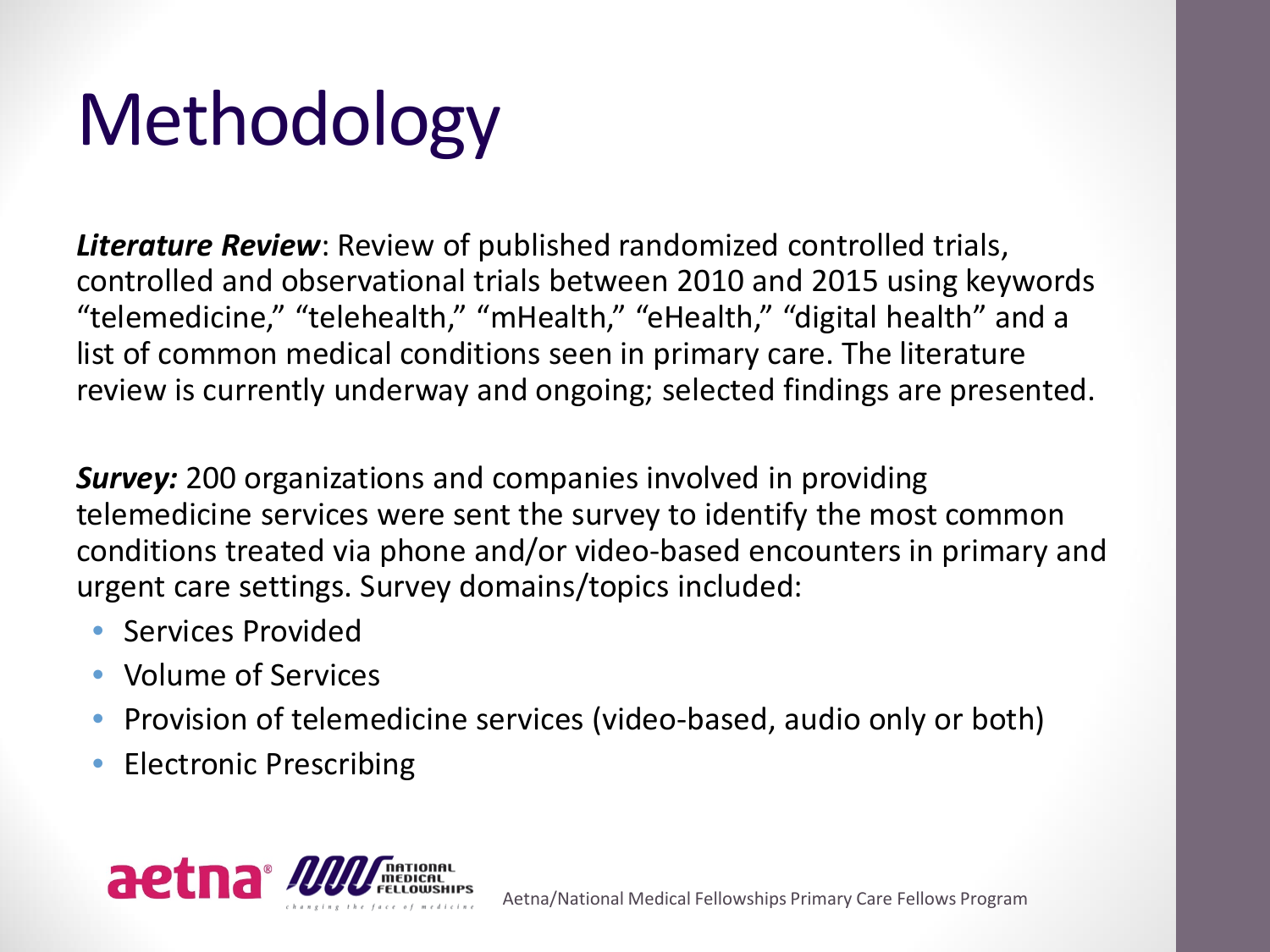# Findings – Survey (n=39)

#### **Type of Provider**





#### **Services provided**





Aetna/National Medical Fellowships Primary Care Fellows Program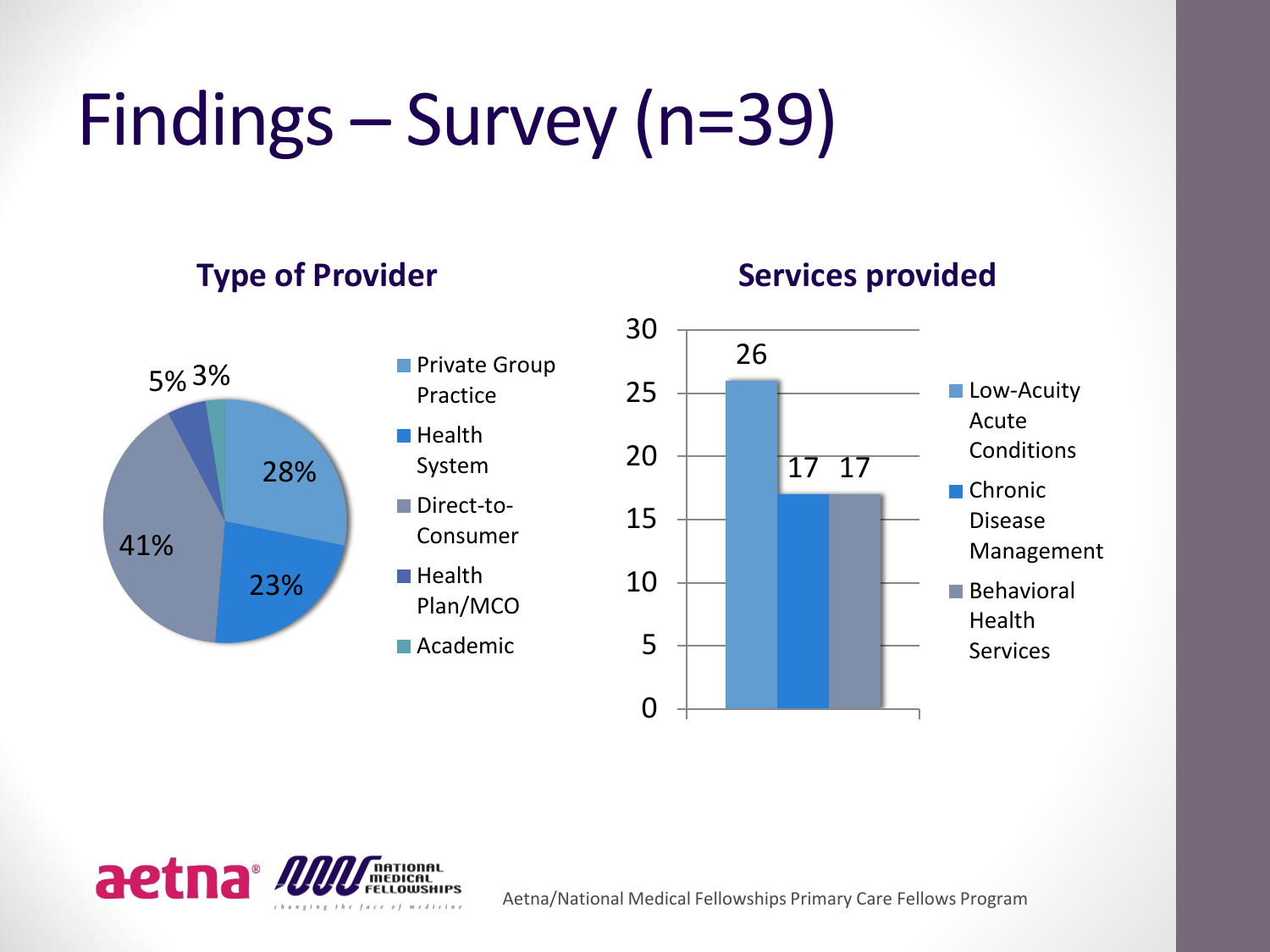## Findings – Literature Review

|                                                                                                      | <b>Literature Review</b> |                    | <b>Survey Results</b> |             |
|------------------------------------------------------------------------------------------------------|--------------------------|--------------------|-----------------------|-------------|
|                                                                                                      | Video-<br>based?         | Audio/Phone        | Video-<br>based?      | Audio/Phone |
| Assessment of minor wounds                                                                           | $\sqrt{(\underline{1})}$ | No evidence        | 19 (48.7)             | 1(2.6)      |
| Burns (e.g., minor, sunburn)                                                                         | $\sqrt{(2, 3)}$          | No evidence        | 17(43.6)              | 1(2.6)      |
| Influenza (uncomplicated)                                                                            | No evidence              | $\sqrt{(4, 5, 6)}$ | 14 (35.9)             | 2(5.1)      |
| Urinary tract infections (uncomplicated<br>in non-pregnant women and in the<br>absence of vaginitis) | $\sqrt{(7)}$             | $\sqrt{8}$         | 17(43.6)              | 2(5.1)      |
| Common rashes (e.g., contact<br>dermatitis, shingles)                                                | No evidence              | No evidence        | 20(51.3)              | 2(5.1)      |
| Allergic rhinitis                                                                                    | No evidence              | No evidence        | 17(43.6)              | 3(7.7)      |
| Sinusitis (uncomplicated)                                                                            | No evidence              | No evidence        | 16(41.0)              | 2(5.1)      |
| Acute Conjunctivitis (e.g.,<br>uncomplicated viral or allergic)                                      | No evidence              | No evidence        | 15(38.5)              | 2(5.1)      |
| Constipation                                                                                         | No evidence              | No evidence        | 15 (38.5)             | 3(7.7)      |
| <b>Acid Reflux</b>                                                                                   | No evidence              | No evidence        | 13 (33.3)             | 3(7.7)      |

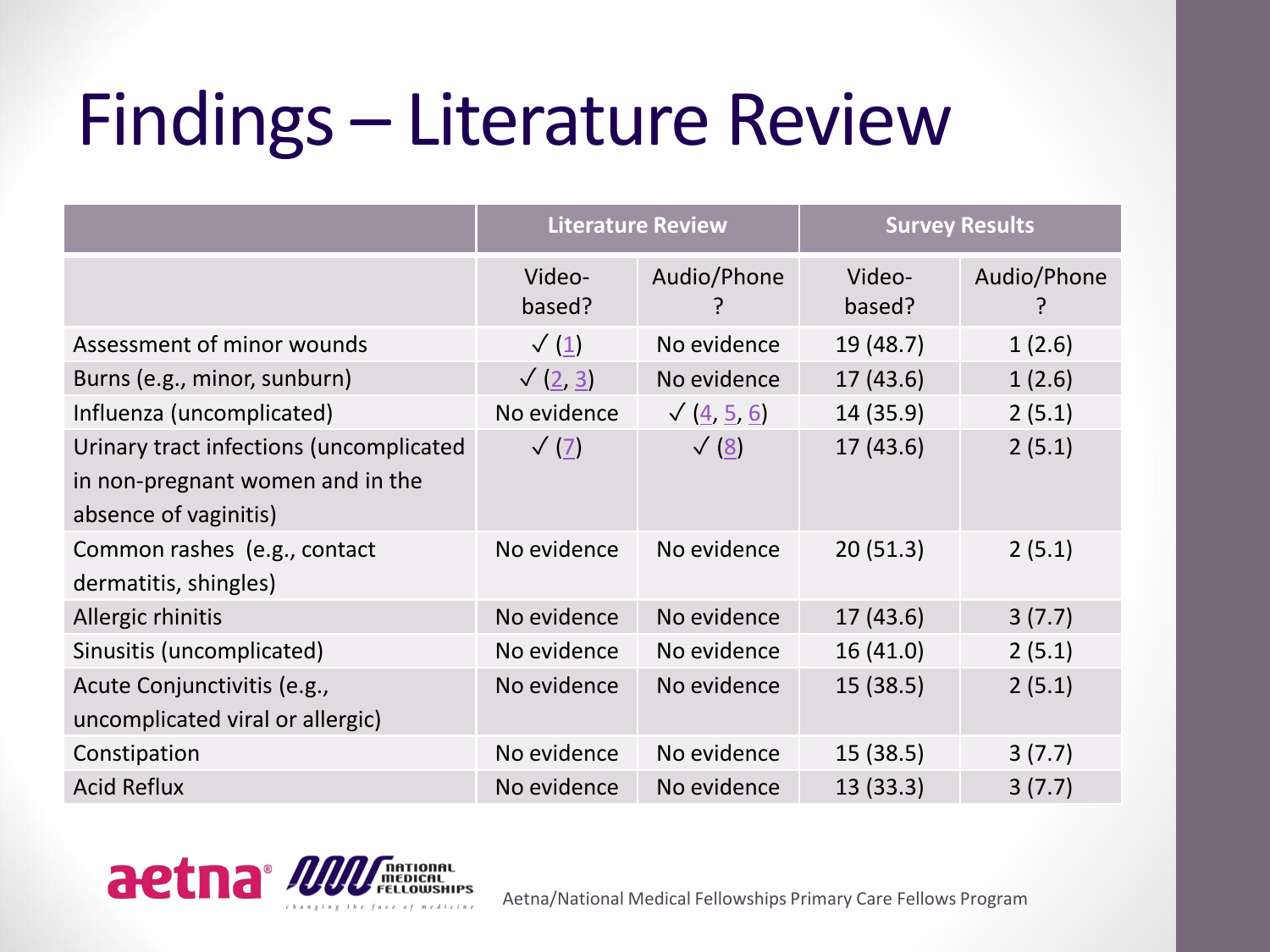### Conclusion and Recommendations

#### *Survey:*

- Many organizations currently providing telemedicine for a wide variety of common primary and urgent care medical conditions
- Majority of organizations provide video-based telemedicine services
- Most common medical conditions seen by survey respondents were common rashes, assessment of minor wounds, uncomplicated rash

#### *Literature Review:*

- Few evidence-based studies qualify for review between 2010 and 2015
- Existing evidence seems to favor audio/phone-based management
- Additional 14 medical conditions will be reviewed

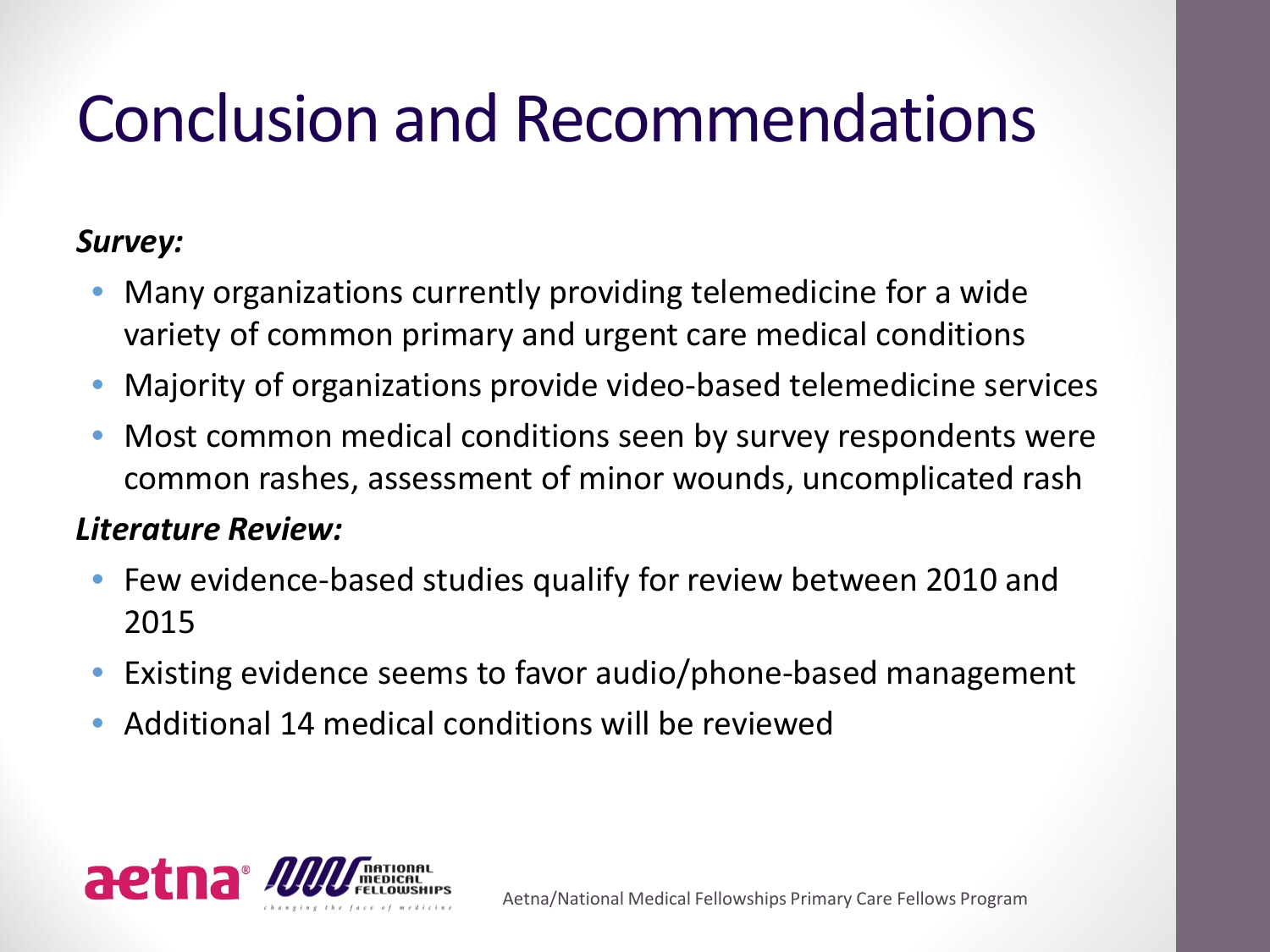## Acknowledgements

- Aetna/NMF Primary Care Fellows Program
- George Washington University School of Medicine & Health Sciences
- American Telemedicine Association & Jordana Bernard